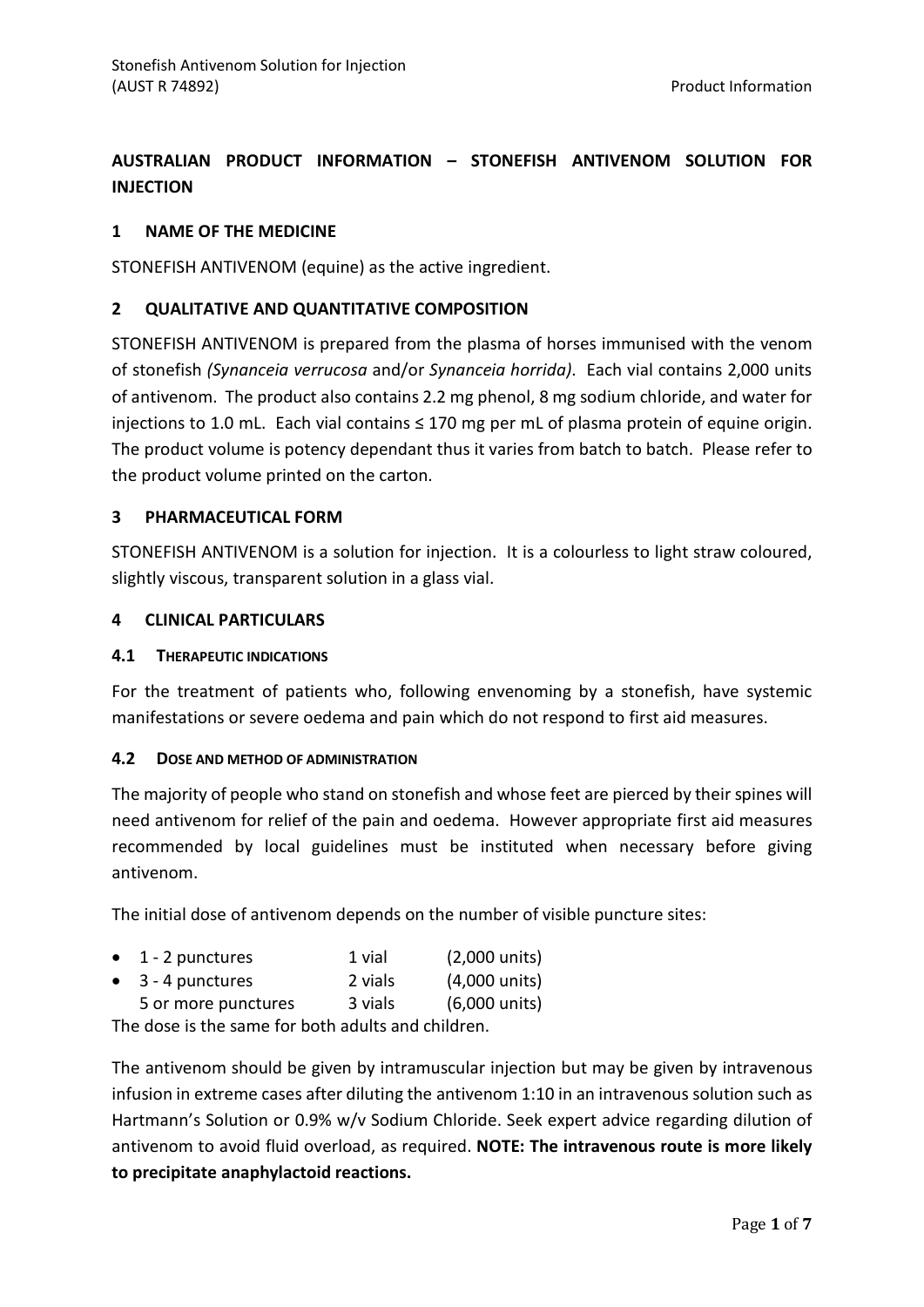In the past, some authorities have advocated premedication with 0.25 mL of 1:1,000 adrenaline subcutaneously and intravenous antihistamine to reduce the chance of anaphylactic shock, particularly in those patients who are known to be at risk, but such use is controversial (see **Section 4.4 SPECIAL WARNINGS AND PRECAUTIONS FOR USE**).

# **The patient should receive the antivenom in an intensive care unit if possible and always in a setting where resuscitation facilities are immediately available.**

If the initial dose of antivenom is insufficient to control the effects of the venom and the identity of the stonefish is assured, the initial dose of antivenom should be repeated. The patient must be monitored for at least 6 hours after the receiving the antivenom.

# **Before giving the antivenom, adrenaline should be prepared ready to use, as anaphylactic reactions can occur rapidly** (see **Section 4.4 SPECIAL WARNINGS AND PRECAUTIONS FOR USE**).

Should an anaphylactic reaction occur, suspend administration of antivenom and implement treatment measures immediately according to an appropriate protocol or guideline.

As delayed serum sickness is relatively common following the use of large volumes of foreign protein, patients who have received antivenom should be advised of the symptoms of serum sickness and warned to seek urgent medical attention if such symptoms develop.

It may occasionally be necessary to treat both envenoming and anaphylaxis simultaneously.

STONEFISH ANTIVENOM contains no antimicrobial preservative. Use in one patient on one occasion only and discard any residue.

# **4.3 CONTRAINDICATIONS**

There are no absolute contraindications, but the product should not be used unless there is clear evidence of stonefish envenoming with severe effects.

See **Section 4.4 SPECIAL WARNINGS AND PRECAUTIONS FOR USE** for the use of STONEFISH ANTIVENOM in patients with a known allergy.

# **4.4 SPECIAL WARNINGS AND PRECAUTIONS FOR USE**

**When medicinal products prepared from animal plasma are administered, infectious diseases due to the transmission of infective agents cannot be totally excluded. This applies to pathogens of hitherto unknown origin. This possibility must always be considered and should be conveyed, whenever possible, to patients who may receive the product. Historically there have been no known recorded cases of transmission of viruses by this product.**

Appropriate first aid measures recommended by local guidelines must be instituted when necessary before giving antivenom.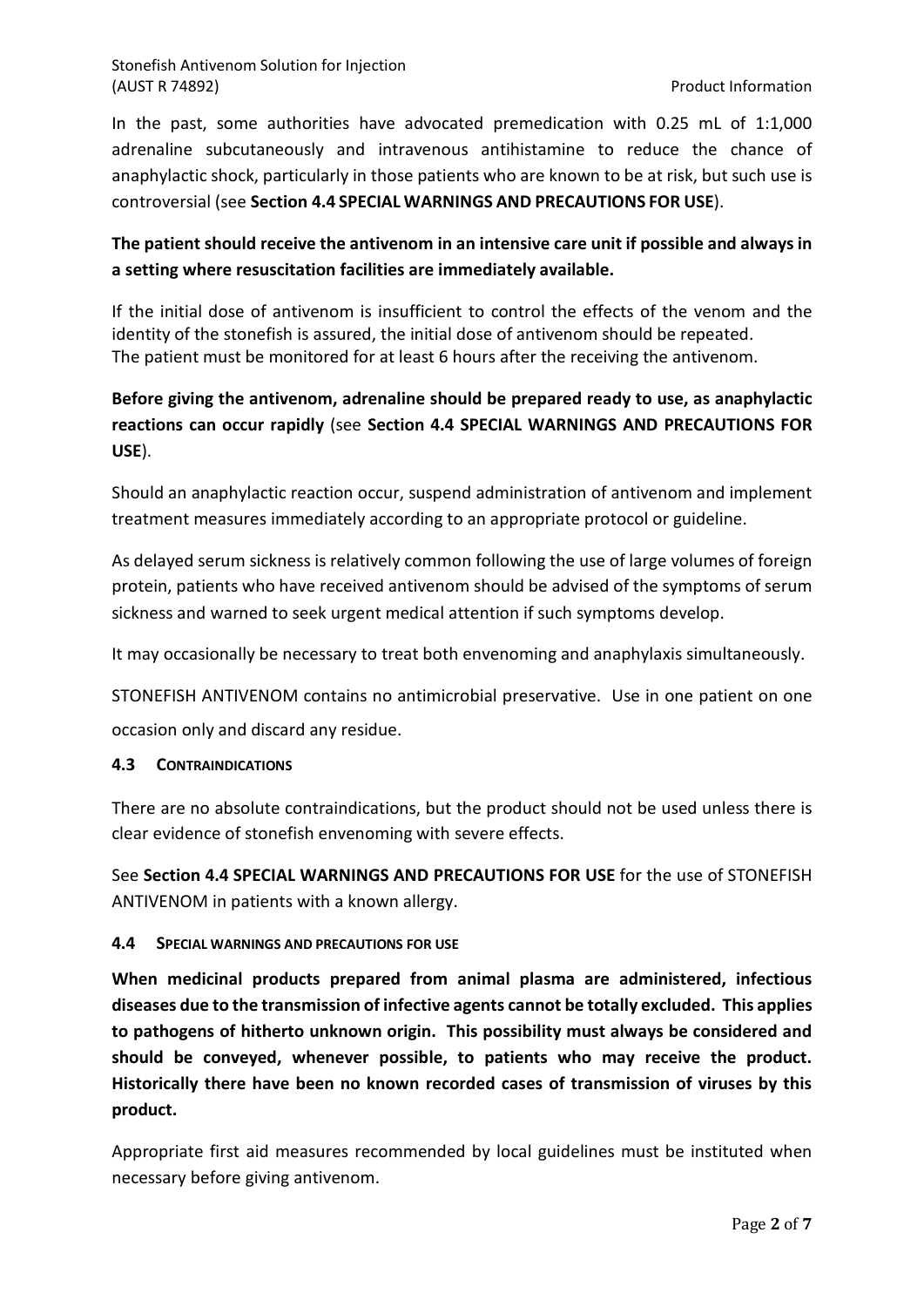**As this product is prepared from animal plasma, severe allergic reactions may follow, including anaphylactic shock. Adrenaline must be available during antivenom therapy and prepared ready for use prior to antivenom administration.** Anaphylactic reactions are more likely to occur in those who are atopic or who have previously received equine serum. This would include patients who have previously received equine Tetanus Antitoxin (prior to 1974 in Australia). In the past, some authorities have advocated premedication with subcutaneous adrenaline and intravenous antihistamine, particularly in those patients who are known to be at risk, but such use is controversial.

The results of initial skin testing to determine patients who may have an allergic reaction to antivenom are not satisfactory and should not be undertaken.

Should anaphylaxis occur, suspend administration of antivenom and implement treatment measures immediately according to an appropriate protocol or guideline. Further administration of antivenom should be considered in the light of the relative problems of envenoming and anaphylaxis.

# **Severe cases of envenoming should be managed in an intensive care unit, if possible.**

Delayed serum sickness can occur following the use of animal derived antivenoms. The most common manifestations include fever, cutaneous eruptions, arthralgia, lymphadenopathy and albuminuria. Less commonly, arthritis, nephritis, neuropathy and vasculitis can occur. The condition can appear days or weeks after the use of antivenom but can occur as soon as 12 hours after a second injection of horse protein. Patients should be advised of the symptoms of serum sickness and warned to seek urgent medical attention if such symptoms develop.

The incidence of serum sickness is greater with larger volumes of antivenom.

# **Use in the elderly**

No data available.

#### **Paediatric use**

Please see SECTION **4.2 DOSE AND METHOD OF ADMINISTRATION**.

# **Effects on laboratory tests**

No data available.

#### **4.5 INTERACTIONS WITH OTHER MEDICINES AND OTHER FORMS OF INTERACTIONS**

No data available.

#### **4.6 FERTILITY, PREGNANCY AND LACTATION**

No data available.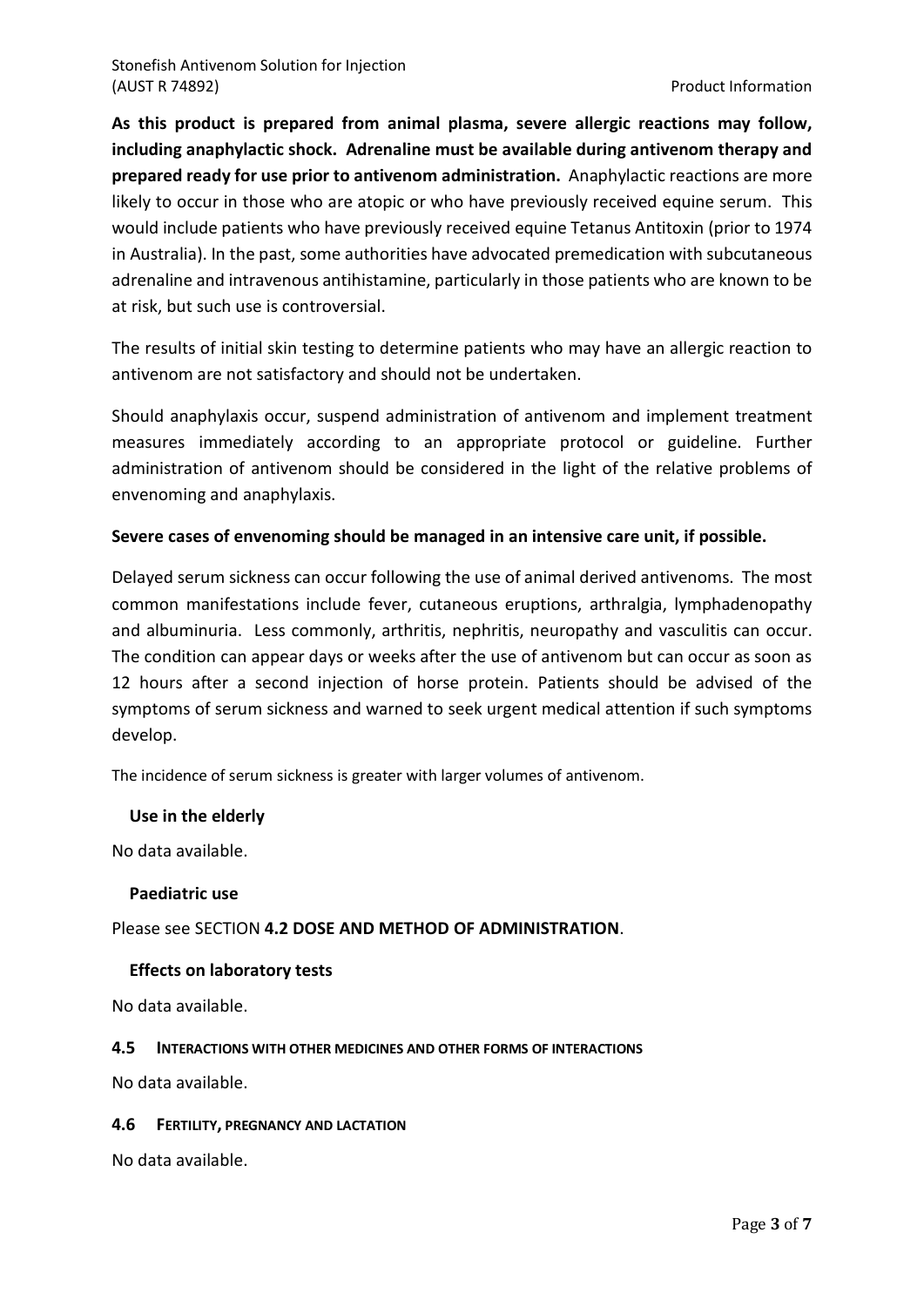# **Effects on fertility**

No data available.

#### **Use in pregnancy**

There is no information on the safety of the product in pregnant women. It is advisable to carefully weigh the risks of untreated envenoming against the expected benefits and potential risks of antivenom administration.

## **Use in lactation.**

No information is available on the use of this product during lactation. It is advisable to carefully weigh the risks of untreated envenoming against the expected benefits and potential risks of antivenom administration.

## **4.7 EFFECTS ON ABILITY TO DRIVE AND USE MACHINES**

The effects of this medicine on a person's ability to drive and use machines were not assessed as part of its registration.

## **4.8 ADVERSE EFFECTS (UNDESIRABLE EFFECTS)**

The following adverse reactions, presented below according to System Organ Class and frequency, have been identified during post-approval use of Seqirus antivenoms. Adverse event frequencies are defined as follows:

Very common:  $\geq$ 1/10; common:  $\geq$ 1/100 and < 1/10; uncommon:  $\geq$ 1/1000 and <1/100; rare:  $≥1/10,000$  and <1/1000; and very rare: <1/10,000.

#### **Immune system disorders**

Common: Allergic reactions including anaphylactic shock and delayed serum sickness

#### **Skin and subcutaneous tissue disorders**

Common: Urticaria, rash

# **Reporting suspected adverse effects**

Reporting suspected adverse reactions after registration of the medicinal product is important. It allows continued monitoring of the benefit-risk balance of the medicinal product. Healthcare professionals are asked to report suspected adverse reactions at www.tga.gov.au/reporting-problems.

#### **4.9 OVERDOSE**

For information on the management of overdose, contact the Poisons Information Centre on 13 11 26 (Australia).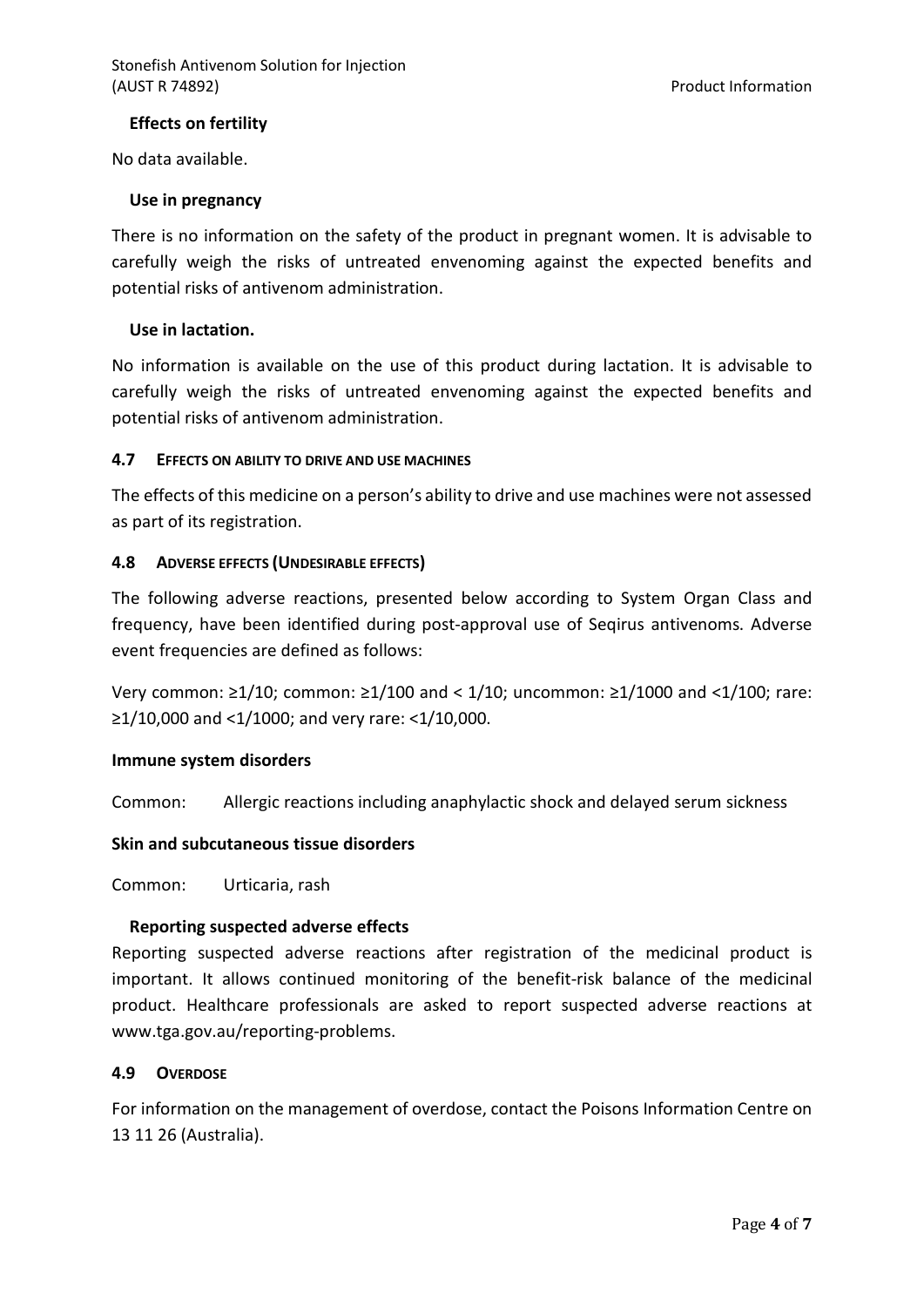## **5 PHARMACOLOGICAL PROPERTIES**

#### **5.1 PHARMACODYNAMIC PROPERTIES**

#### **Mechanism of action**

Stonefish are found throughout Australian tropical waters. They prefer calm, shallow water around coral islands, estuaries and sheltered bays. They settle into depressions in the mud or sand of the sea bed and become almost indistinguishable from surrounding rock or coral. The stonefish has poisonous spines along its back which are used only in defence. Those who are stung are usually people who inadvertently stand on the fish; less commonly, the damage is caused when an attempt is made to pick up a stonefish believing it to be a piece of rock or coral.

The stonefish has thirteen dorsal spines, each of which possesses a pair of venom glands. The venom of the stonefish is heat labile. It possesses a permeability-increasing enzyme, which causes considerable local oedema. This enzyme is believed to be also responsible for pulmonary oedema, which can occur following a stonefish sting. Other systemic effects which have been described include hypotension, bradycardia, arrhythmia, fever, muscle weakness and paralysis.

The first and overwhelming local effect of the sting is excruciating pain. The pain, together with redness and swelling, will often spread up the limb and involve regional lymph nodes.

The systemic effects described earlier can also occur but do not appear to be common.

#### **Clinical trials**

No data available.

#### **5.2 PHARMACOKINETIC PROPERTIES**

No specific information is available on absorption, distribution, metabolism or excretion of antivenom.

#### **5.3 PRECLINICAL SAFETY DATA**

#### **Genotoxicity**

No data available.

#### **Carcinogenicity**

No data available.

#### **6 PHARMACEUTICAL PARTICULARS**

**6.1 LIST OF EXCIPIENTS** 

#### Refer to section **2 QUALITATIVE AND QUANTITATIVE COMPOSITION**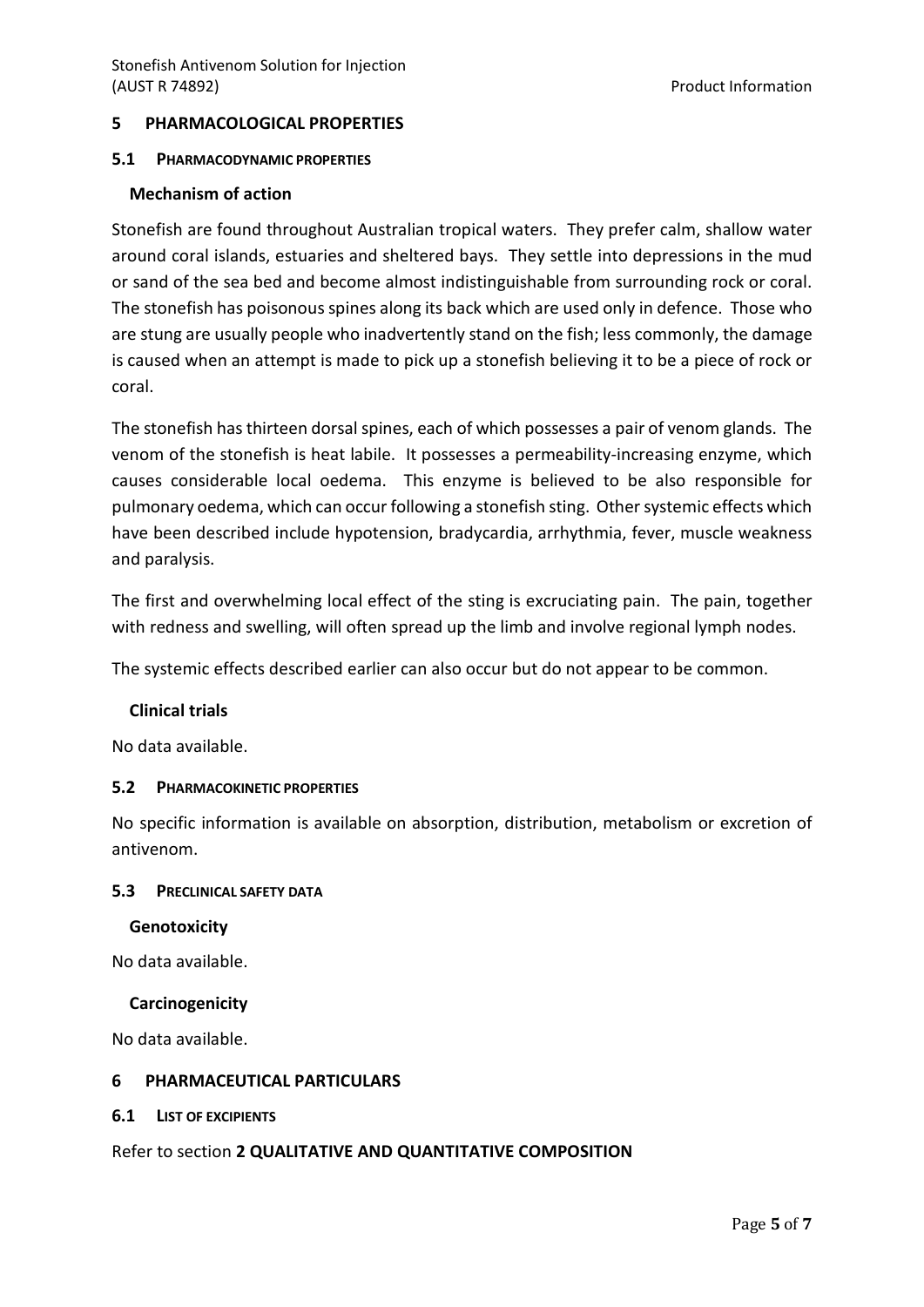## **6.2 INCOMPATIBILITIES**

Incompatibilities were either not assessed or not identified as part of the registration of this medicine.

#### **6.3 SHELF LIFE**

In Australia, information on the shelf life can be found on the public summary of the Australian Register of Therapeutic Goods (ARTG). The expiry date can be found on the packaging.

## **6.4 SPECIAL PRECAUTIONS FOR STORAGE**

STONEFISH ANTIVENOM should be protected from light and stored between 2 to 8°C. Do not freeze.

## **6.5 NATURE AND CONTENTS OF CONTAINER**

STONEFISH ANTIVENOM is available as 1 x 2,000 units in a clear glass vial.

The vial and all associated components do not contain natural rubber latex.

## **6.6 SPECIAL PRECAUTIONS FOR DISPOSAL**

In Australia, any unused medicine or waste material should be disposed of in accordance with local requirements.

#### **6.7 PHYSICOCHEMICAL PROPERTIES**

Not applicable.

# **7 MEDICINE SCHEDULE (POISONS STANDARD)**

Prescription Only Medicine (S4)

#### **8 SPONSOR**

Seqirus Pty Ltd

ABN: 26 160 735 035

63 Poplar Road

Parkville VIC 3052

Australia

# **9 DATE OF FIRST APPROVAL**

15 December 2009